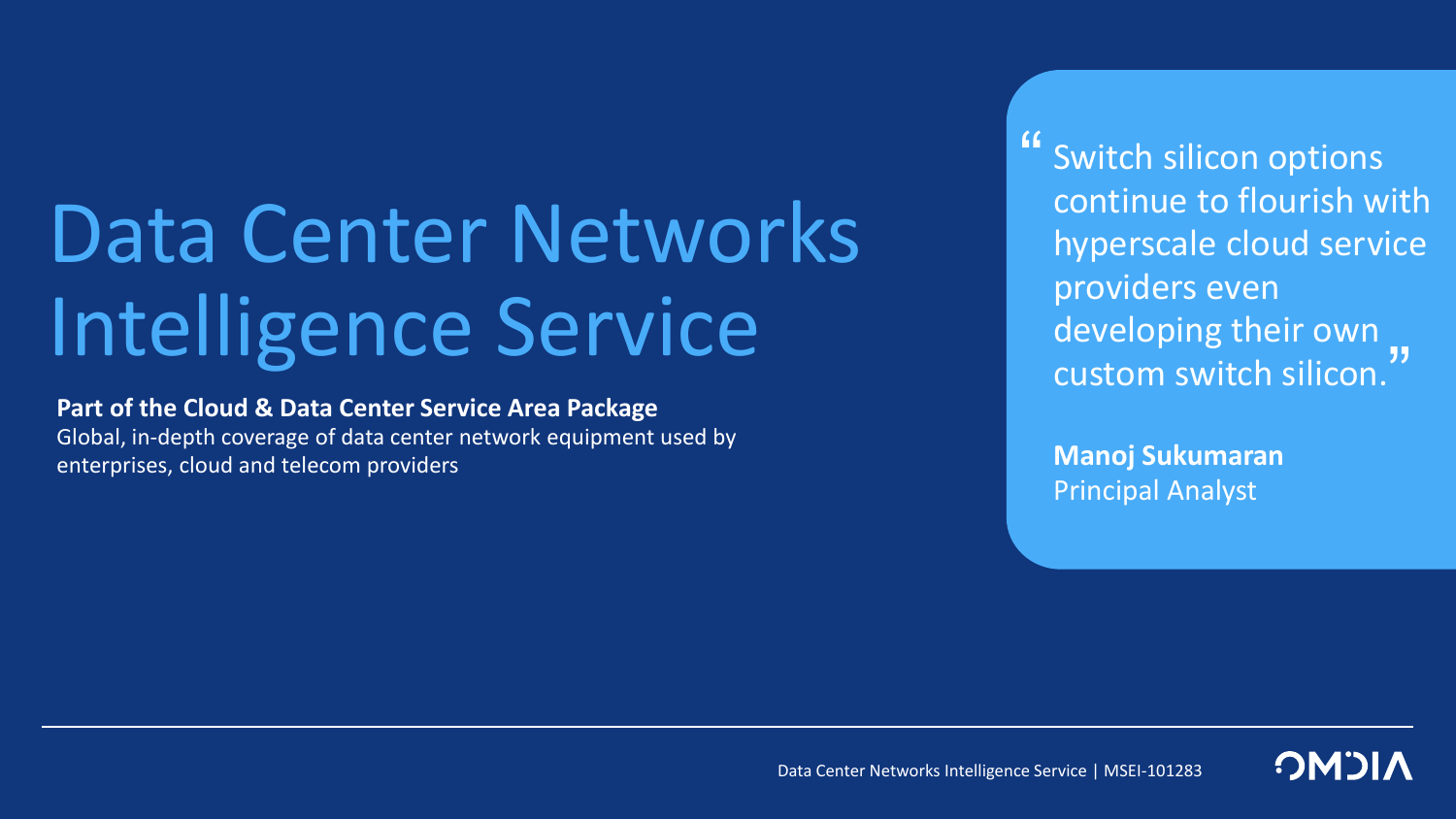**OMOI** 

## Data Center Networks Intelligence Service

*Part of the Cloud & Data Center Service Area Package*

#### **KEY QUESTIONS ADDRESSED HOW OMDIA HELPS YOU**

- What are the size, share, and growth expectations for the data center Ethernet switch market?
- How are data center networks evolving with edge computing?
- What are the data center switch silicon attach rates for data-forwarding plane processors?



- Understand DC Ethernet switch shipment and revenue growth
- Recognize DC switch port speed transitions
- Follow transitions to bare metal switches for open networking
- Provide quantification of DC Ethernet switch market transitions from enterprise to telco and cloud service providers
- Identify DC Ethernet switch location deployment shifts
- Follow the adoption of programmable data center switches
- Predict market disruption and understand trends like hyperscale cloud service providers investing in switch IC development

- A comprehensive database of switches that are shipping in the market today with key configuration details
- New trends to watch report analyzing key disruptive technologies and events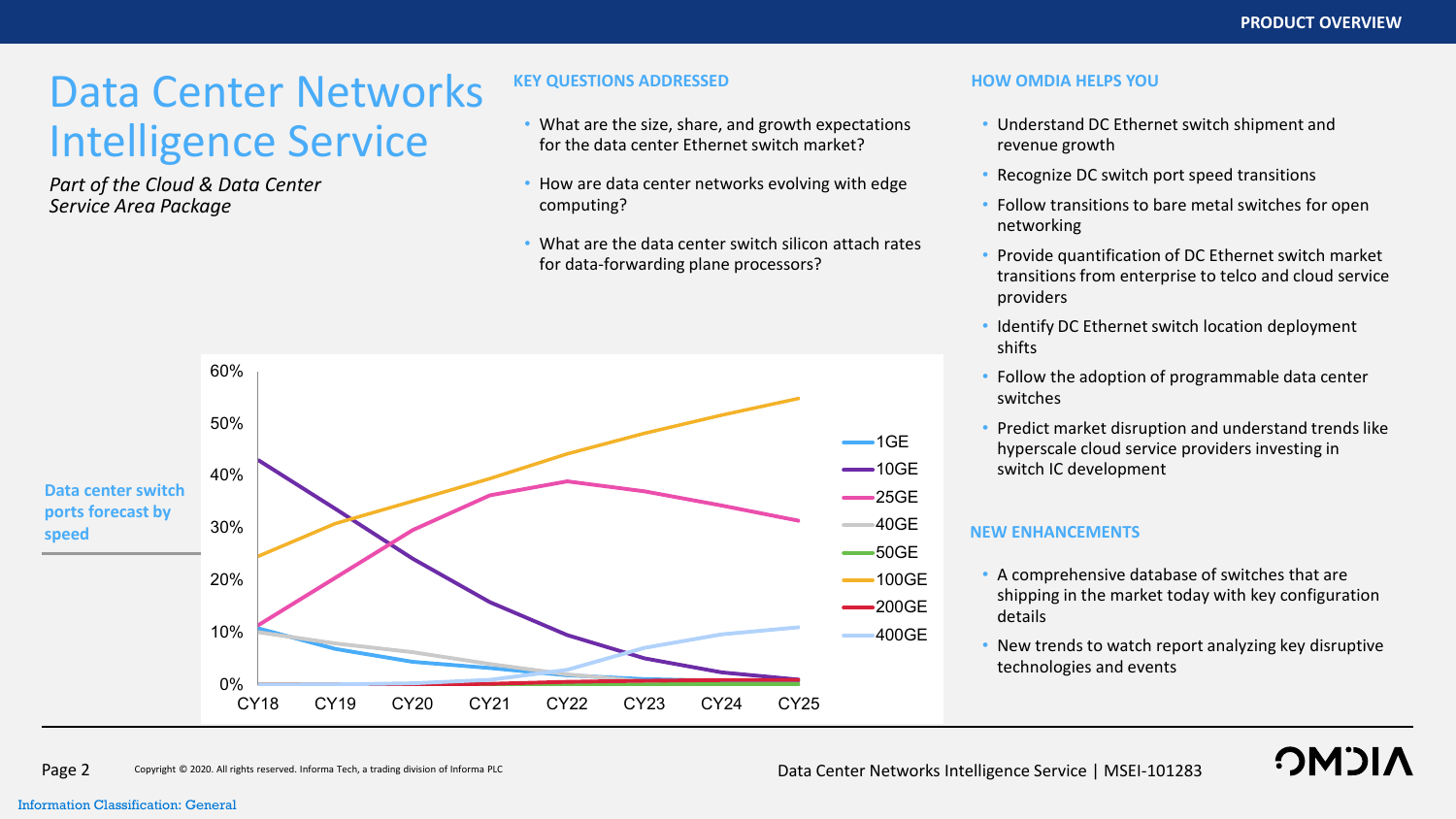### Data Center Networks: Our Expert Analysts



• UPS hardware & service vendor share

Copyright © 2020. All rights reserved. Informa Tech, a trading division of Informa PLC Page 3 Copyright © 2020. All rights reserved. Informa Tech, a trading division of Informa PLC **Data Center Networks Intelligence Service** | MSEI-101283

• Data center buildout

**NICMC**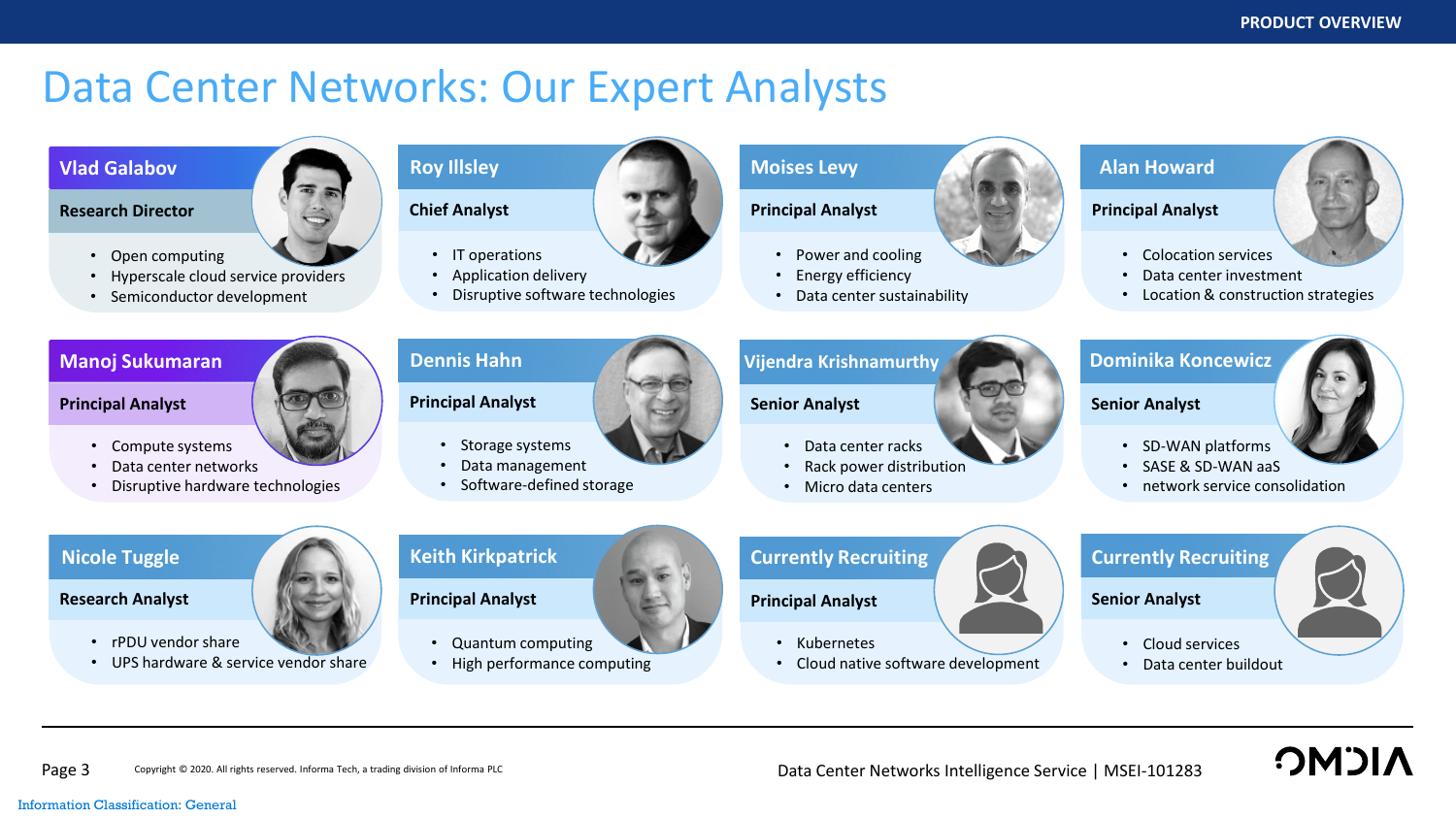### Data Center Networks: Deliverables

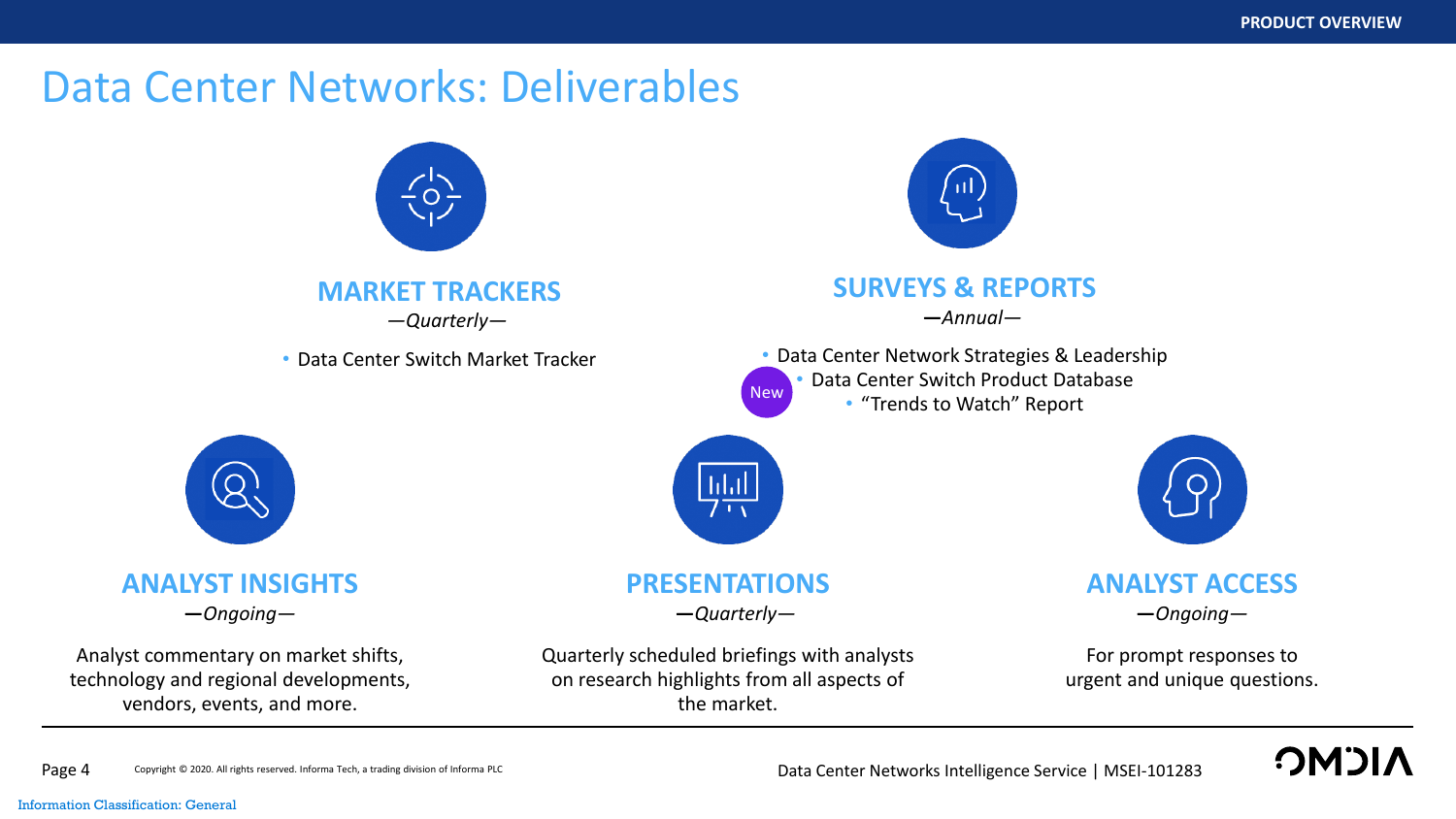## Data Center Networks: Reports

### **Data Center Switch Market Tracker**

Worldwide and regional market size, share, forecasts, and analysis for data center Ethernet switches.

#### **Frequency:** Quarterly

#### **Measures**

- Vendor market shares
- Revenues
- Ports
- Units
- Revenue per port
- Revenue per unit

#### **Regions**

- Worldwide
- North America (US, Canada)
- Europe, the Middle East, Africa
- Asia Pacific (including Japan and Australia)
- Caribbean and Latin America (including Mexico)

#### **DETAILS COVERAGE DETAILS**

#### **Data center Ethernet switches**

- Type (aggregated, bare metal [OCP, non-OCP])
- Market segment (service provider [cloud, telco], enterprise)
- Deployment locations (edge, non-edge)
- Data plane forwarding silicon attach

#### **Software-defined enterprise WAN**

(SD-WAN appliances, control and management software)

### **Data Center Switch Product Database**

Provides a categorised list of SKUs segmented by switch vendor, speed, dataforwarding plane processors, etc.

#### **COVERAGE**

**Frequency:** Annual **All of the top switch vendors identified in** the market share analysis of the Data Center Switch Market Tracker will be covered.

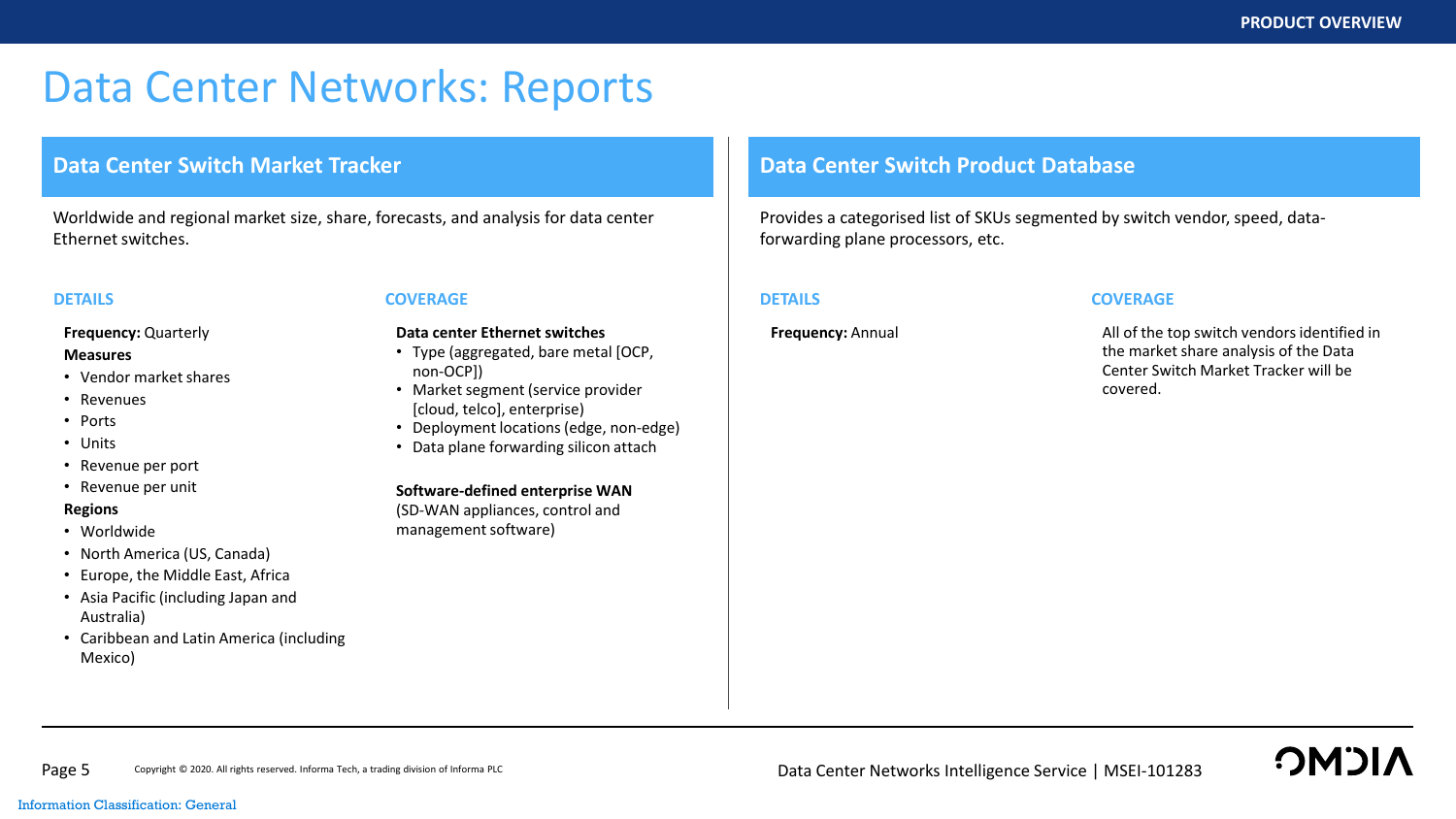## Data Center Networks: Reports

### **Data Center Network Strategies & Leadership Trends to Watch**

Provides insight into the DC networks plans and needs of businesses

#### **Frequency:** Annual

Interviews with at least 150 purchase-decision makers at enterprises at least two major countries. Survey explores Survey explores investment drivers, barriers, purchasing strategies of enterprises deploying data center networking technology. Evaluates the evolution of enterprise DC networks.

Our experts summarize what the industry should be looking out for in the next year.

**Frequency:** Annual

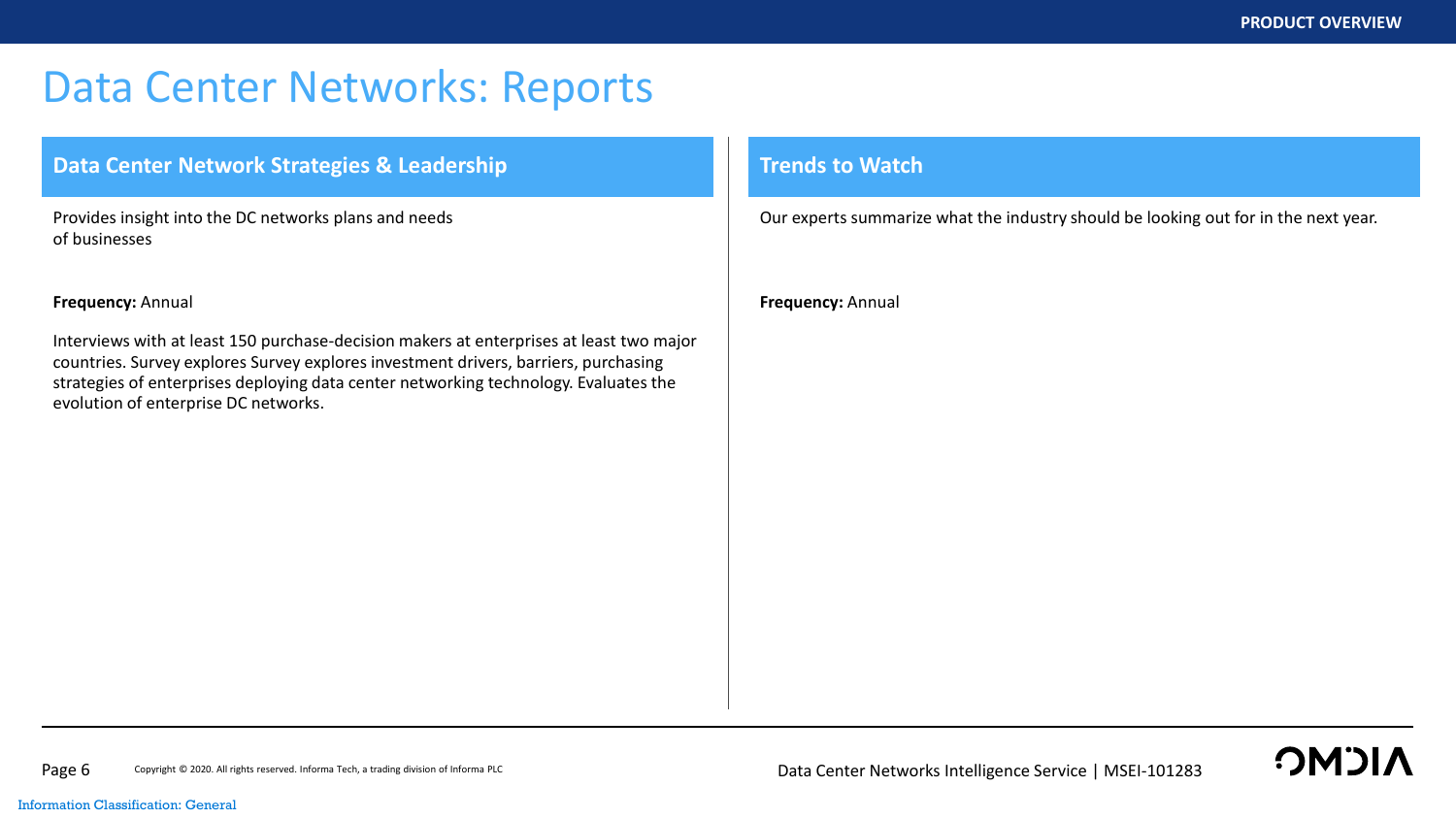**OMOL** 

## Related Content: Cloud & Data Center Service Area



### **About Omdia's Cloud & Data Center Research**

Omdia provides deep analysis of worldwide compute technologies – from cloud to the edge. Detailed and data-rich intelligence services cover all aspects of data center IT and physical infrastructure, cloud & colocation services, and the strategies required to manage the entire IT ecosystem.

Omdia's expert team of cloud and data center analysts provide strategic guidance, steeped in a robust foundation of data, to both vendors and technology decision makers. Omdia has consistently been 1st to market capturing market disruptions and technology transitions, helping IT decision makers and their vendors succeed in navigating these transitions. For technology decision makers, Omdia also provides guidance on vendor selection and best practices for management of IT operations.

The Cloud & Data Center team provides market analysis in the form of quarterly datasets with size, share and forecasts, end-user surveys, vendor assessments and personalized consulting.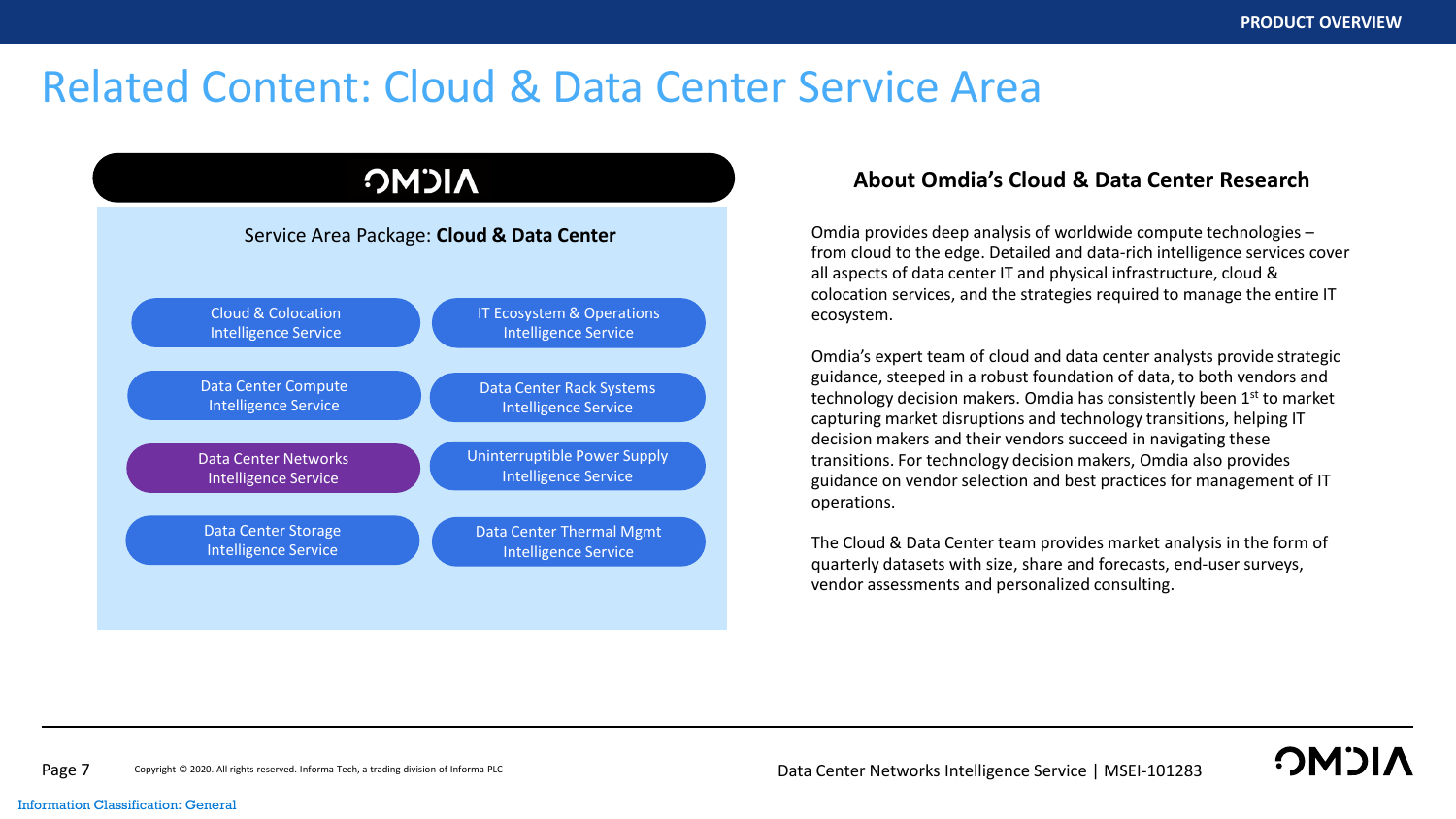## Our "Ask an Analyst" Service Provides Best in Class Customer Support

Whether you need guidance to navigate the service, information regarding our methodologies or you want to better understand a data trend, Omdia's support team is here to help.

### **Draw on our expertise**

- Make the right decisions
- Sanity-check your own findings
- Get the most out of your subscription
- Understand more about our methodologies

Our Ask an Analyst service gives you direct contact via telephone, email or face-to-face session with our expert analyst team:



**Tom Coate** Customer Success Manager



**Kâren Dyer** Customer Success Manager



of our customers rate our service as Excellent or Very Good

**OMOL**